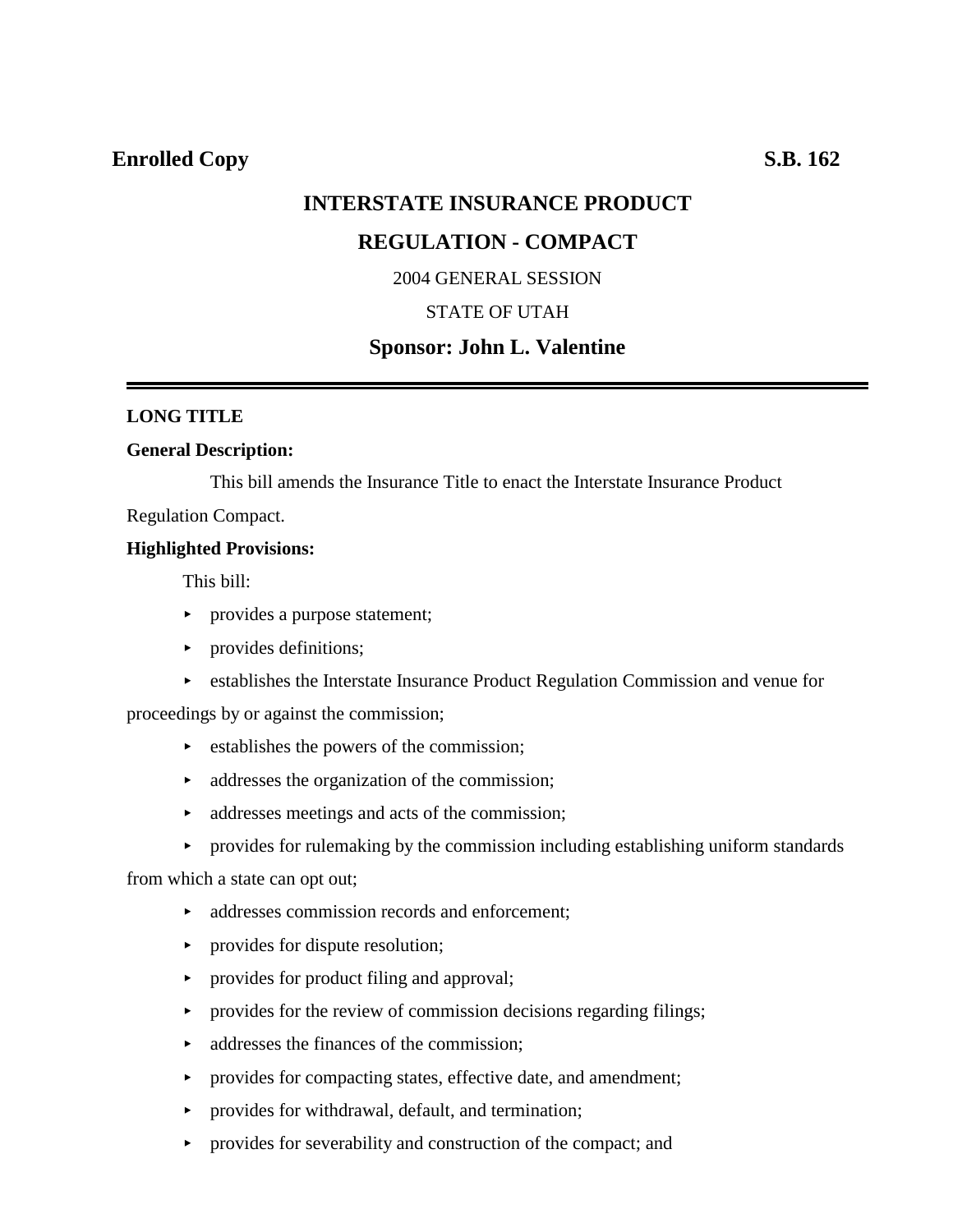$\blacktriangleright$  addresses binding effect of the compact and other laws.

### **Monies Appropriated in this Bill:**

None

## **Other Special Clauses:**

This bill takes effect on May 3, 2004, except that the compact provides that it takes effect upon legislative enactment by two Compacting States and the Commission becomes effective for certain purposes only after 26 states are Compacting States or states representing greater than 40% of premium volume for life insurance, annuity, disability income, and long-term care insurance products enact the compact.

### **Utah Code Sections Affected:**

### ENACTS:

**31A-38-101**, Utah Code Annotated 1953

*Be it enacted by the Legislature of the state of Utah:*

Section 1. Section **31A-38-101** is enacted to read:

# **CHAPTER 38. INTERSTATE INSURANCE PRODUCT REGULATION COMPACT 31A-38-101. Interstate Insurance Product Regulation Compact.**

Pursuant to the terms and conditions of this Act, the State of Utah seeks to join with other States and establish the Interstate Insurance Product Regulation Compact, and thus become a member of the Interstate Insurance Product Regulation Commission. Utah's insurance commissioner is hereby designated to serve as the representative of this State to the Commission.

### ARTICLE I. PURPOSES

The purposes of this Compact are, through means of joint and cooperative action among the Compacting States:

1. To promote and protect the interest of consumers of individual and group annuity, life insurance, disability income and long-term care insurance products;

- 2. To develop uniform standards for insurance products covered under the Compact;
- 3. To establish a central clearinghouse to receive and provide prompt review of insurance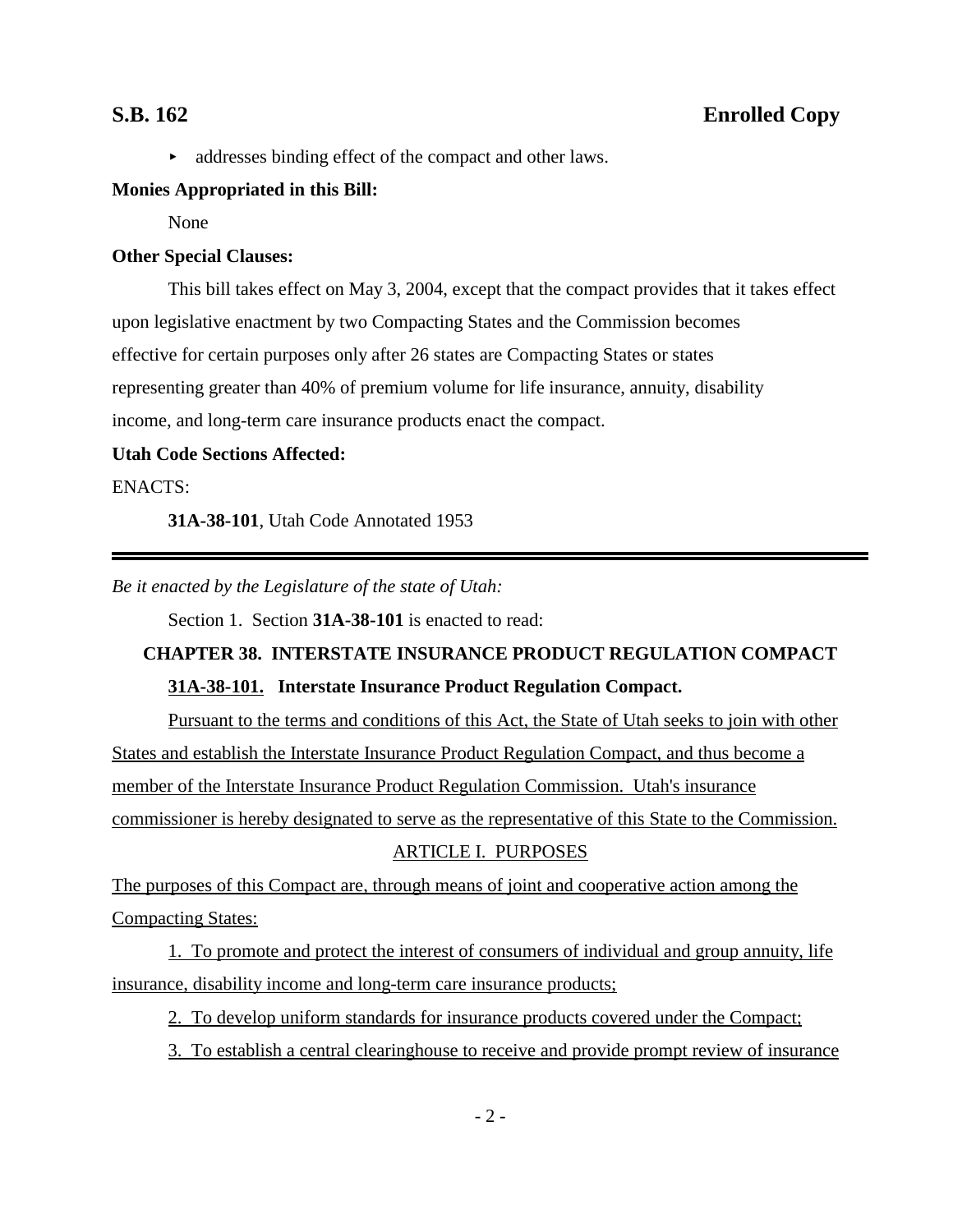products covered under the Compact and in certain cases, advertisements related thereto, submitted by insurers authorized to do business in one or more Compacting States;

4. To give appropriate regulatory approval to those product filings and advertisements satisfying the applicable uniform standard;

5. To improve coordination of regulatory resources and expertise between state insurance departments regarding the setting of uniform standards and review of insurance products covered under the Compact;

6. To create the Interstate Insurance Product Regulation Commission; and

7. To perform these and such other related functions as may be consistent with the state regulation of the business of insurance.

### ARTICLE II. DEFINITIONS

For purposes of this Compact:

1. "Advertisement" means any material designed to create public interest in a Product, or induce the public to purchase, increase, modify, reinstate, borrow on, surrender, replace or retain a policy, as more specifically defined in the Rules and Operating Procedures of the Commission.

2. "Bylaws" mean those bylaws established by the Commission for its governance, or for directing or controlling the Commission's actions or conduct.

3. "Compacting State" means any State which has enacted this Compact legislation and which has not withdrawn pursuant to Article XIV, Section 1, or been terminated pursuant to Article XIV, Section 2.

4. "Commission" means the "Interstate Insurance Product Regulation Commission" established by this Compact.

5. "Commissioner" means the chief insurance regulatory official of a State including, but not limited to commissioner, superintendent, director or administrator.

6. "Domiciliary State" means the state in which an Insurer is incorporated or organized; or, in the case of an alien Insurer, its state of entry.

7. "Insurer" means any entity licensed by a State to issue contracts of insurance for any of the lines of insurance covered by this Act.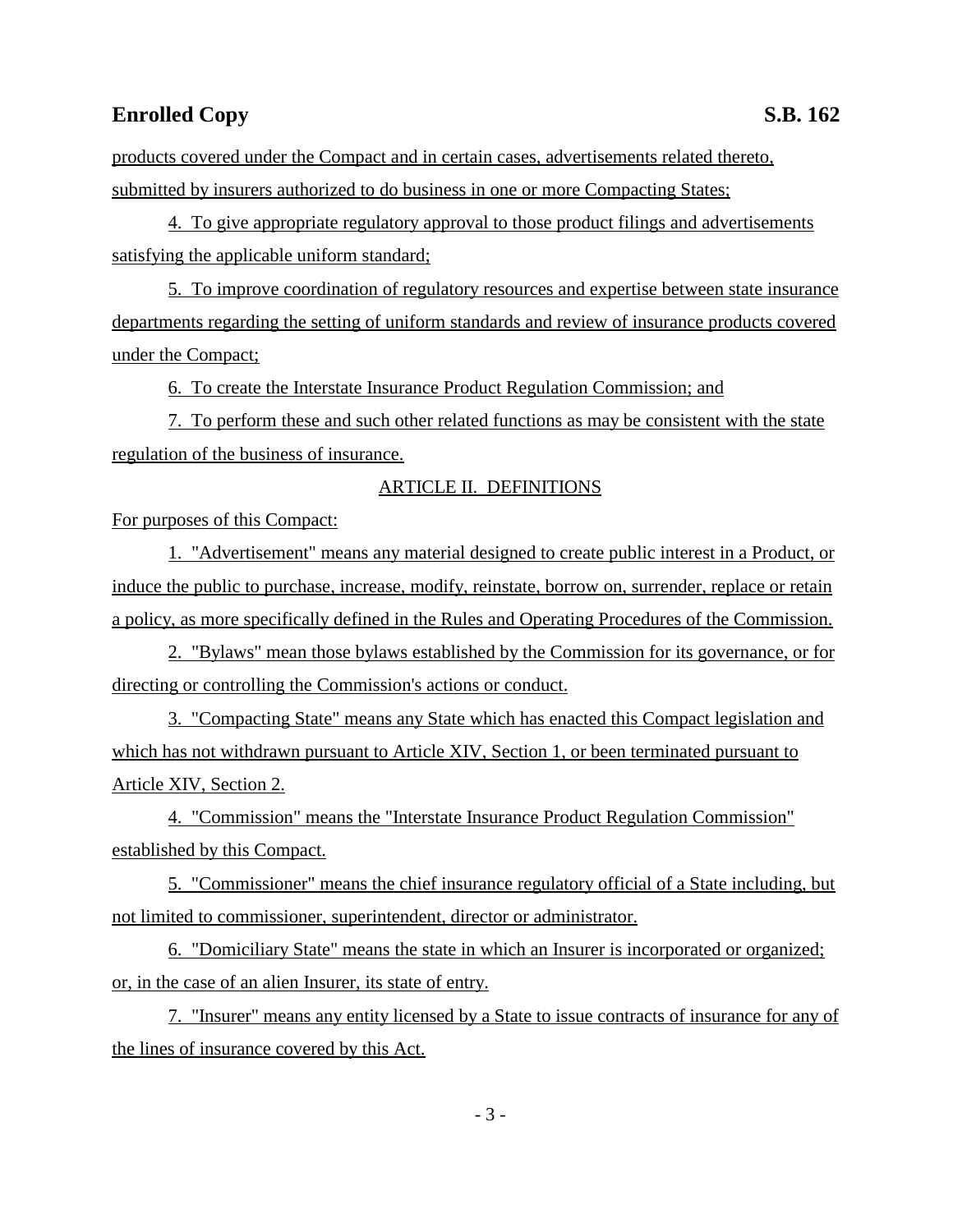8. "Member" means the person chosen by a Compacting State as its representative to the Commission, or his or her designee.

9. "Non-compacting State" means any State which is not at the time a Compacting State.

10. "Operating Procedures" mean procedures promulgated by the Commission implementing a Rule, Uniform Standard or a provision of this Compact.

11. "Product" means the form of a policy or contract, including any application, endorsement, or related form which is attached to and made a part of the policy or contract, and any evidence of coverage or certificate, for an individual or group annuity, life insurance, disability income or long-term care insurance product that an Insurer is authorized to issue.

12. "Rule" means a statement of general or particular applicability and future effect promulgated by the Commission, including a Uniform Standard developed pursuant to Article VII of this Compact, designed to implement, interpret, or prescribe law or policy or describing the organization, procedure, or practice requirements of the Commission, which shall have the force and effect of law in the Compacting States.

13. "State" means any state, district or territory of the United States of America.

14. "Third-Party Filer" means an entity that submits a Product filing to the Commission on behalf of an Insurer.

15. "Uniform Standard" means a standard adopted by the Commission for a Product line, pursuant to Article VII of this Compact, and shall include all of the Product requirements in aggregate; provided, that each Uniform Standard shall be construed, whether express or implied, to prohibit the use of any inconsistent, misleading or ambiguous provisions in a Product and the form of the Product made available to the public shall not be unfair, inequitable or against public policy as determined by the Commission.

### ARTICLE III. ESTABLISHMENT OF THE COMMISSION AND VENUE

1. The Compacting States hereby create and establish a joint public agency known as the "Interstate Insurance Product Regulation Commission." Pursuant to Article IV, the Commission will have the power to develop Uniform Standards for Product lines, receive and provide prompt review of Products filed therewith, and give approval to those Product filings satisfying applicable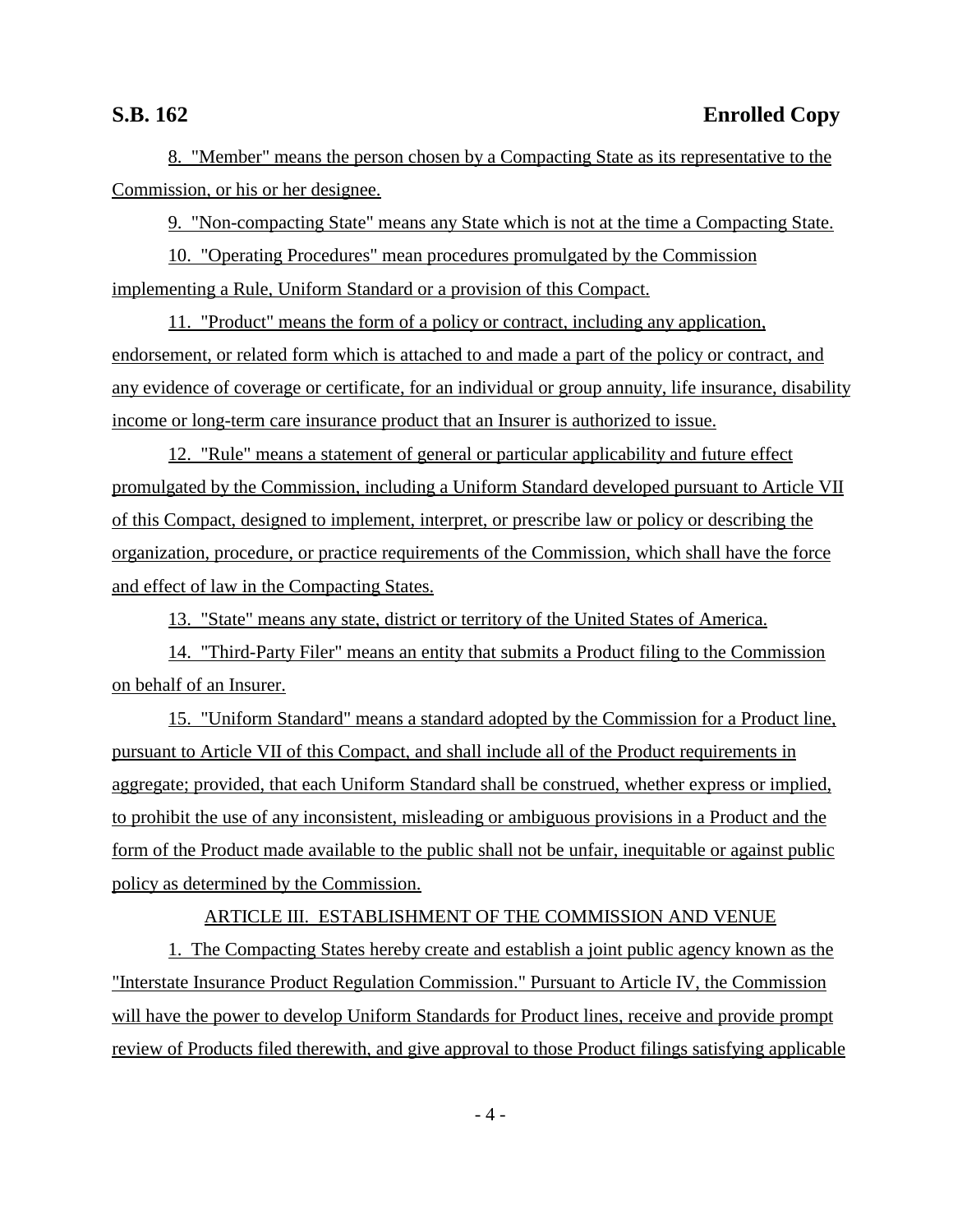Uniform Standards; provided, it is not intended for the Commission to be the exclusive entity for receipt and review of insurance product filings. Nothing herein shall prohibit any Insurer from filing its product in any State wherein the Insurer is licensed to conduct the business of insurance; and any such filing shall be subject to the laws of the State where filed.

2. The Commission is a body corporate and politic, and an instrumentality of the Compacting States.

3. The Commission is solely responsible for its liabilities except as otherwise specifically provided in this Compact.

4. Venue is proper and judicial proceedings by or against the Commission shall be brought solely and exclusively in a Court of competent jurisdiction where the principal office of the Commission is located.

ARTICLE IV. POWERS OF THE COMMISSION

The Commission shall have the following powers:

1. To promulgate Rules, pursuant to Article VII of this Compact, which shall have the force and effect of law and shall be binding in the Compacting States to the extent and in the manner provided in this Compact;

2. To exercise its rulemaking authority and establish reasonable Uniform Standards for Products covered under the Compact, and Advertisement related thereto, which shall have the force and effect of law and shall be binding in the Compacting States, but only for those Products filed with the Commission, provided, that a Compacting State shall have the right to opt out of such Uniform Standard pursuant to Article VII, to the extent and in the manner provided in this Compact, and, provided further, that any Uniform Standard established by the Commission for long-term care insurance products may provide the same or greater protections for consumers as, but shall not provide less than, those protections set forth in the National Association of Insurance Commissioners' Long-Term Care Insurance Model Act and Long-Term Care Insurance Model Regulation, respectively, adopted as of 2001. The Commission shall consider whether any subsequent amendments to the NAIC Long-Term Care Insurance Model Act or Long-Term Care Insurance Model Regulation adopted by the NAIC require amending of the Uniform Standards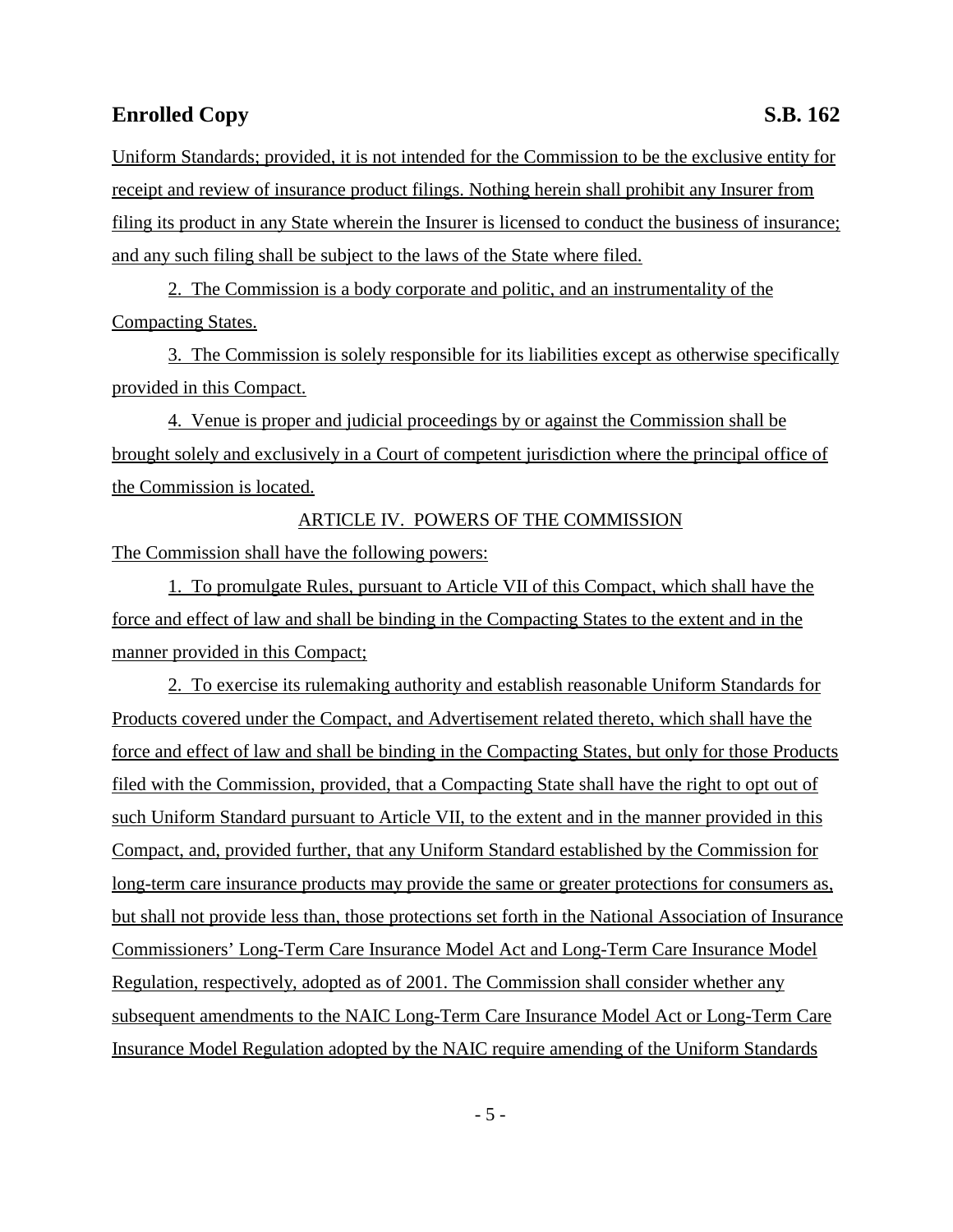established by the Commission for long-term care insurance products;

3. To receive and review in an expeditious manner Products filed with the Commission, and rate filings for disability income and long-term care insurance Products, and give approval of those Products and rate filings that satisfy the applicable Uniform Standard, where such approval shall have the force and effect of law and be binding on the Compacting States to the extent and in the manner provided in the Compact;

4. To receive and review in an expeditious manner Advertisement relating to long-term care insurance products for which Uniform Standards have been adopted by the Commission, and give approval to all Advertisement that satisfies the applicable Uniform Standard. For any product covered under this Compact, other than long-term care insurance products, the Commission shall have the authority to require an insurer to submit all or any part of its Advertisement with respect to that product for review or approval prior to use, if the Commission determines that the nature of the product is such that an Advertisement of the product could have the capacity or tendency to mislead the public. The actions of Commission as provided in this section shall have the force and effect of law and shall be binding in the Compacting States to the extent and in the manner provided in the Compact;

5. To exercise its rulemaking authority and designate Products and Advertisement that may be subject to a self-certification process without the need for prior approval by the Commission;

6. To promulgate Operating Procedures, pursuant to Article VII of this Compact, which shall be binding in the Compacting States to the extent and in the manner provided in this Compact;

7. To bring and prosecute legal proceedings or actions in its name as the Commission; provided, that the standing of any state insurance department to sue or be sued under applicable law shall not be affected;

8. To issue subpoenas requiring the attendance and testimony of witnesses and the production of evidence;

9. To establish and maintain offices;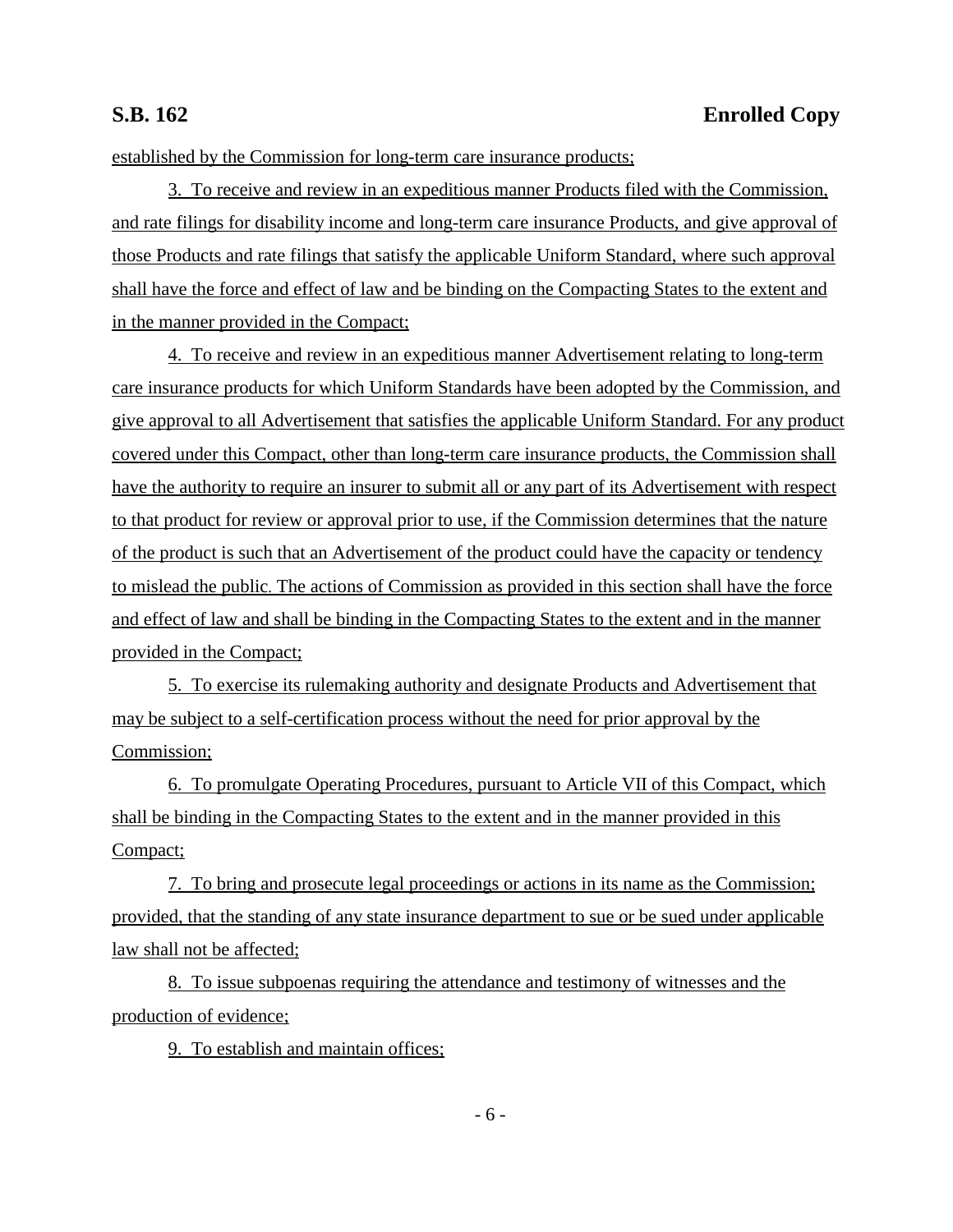10. To purchase and maintain insurance and bonds;

11. To borrow, accept or contract for services of personnel, including, but not limited to, employees of a Compacting State;

12. To hire employees, professionals or specialists, and elect or appoint officers, and to fix their compensation, define their duties and give them appropriate authority to carry out the purposes of the Compact, and determine their qualifications; and to establish the Commission's personnel policies and programs relating to, among other things, conflicts of interest, rates of compensation and qualifications of personnel;

13. To accept any and all appropriate donations and grants of money, equipment, supplies, materials and services, and to receive, utilize and dispose of the same; provided that at all times the Commission shall strive to avoid any appearance of impropriety;

14. To lease, purchase, accept appropriate gifts or donations of, or otherwise to own, hold, improve or use, any property, real, personal or mixed; provided that at all times the Commission shall strive to avoid any appearance of impropriety;

15. To sell, convey, mortgage, pledge, lease, exchange, abandon or otherwise dispose of any property, real, personal or mixed;

16. To remit filing fees to Compacting States as may be set forth in the Bylaws, Rules or Operating Procedures;

17. To enforce compliance by Compacting States with Rules, Uniform Standards, Operating Procedures and Bylaws;

18. To provide for dispute resolution among Compacting States;

19. To advise Compacting States on issues relating to Insurers domiciled or doing business in Non-compacting jurisdictions, consistent with the purposes of this Compact;

20. To provide advice and training to those personnel in state insurance departments responsible for product review, and to be a resource for state insurance departments;

21. To establish a budget and make expenditures;

22. To borrow money;

23. To appoint committees, including advisory committees comprising Members, state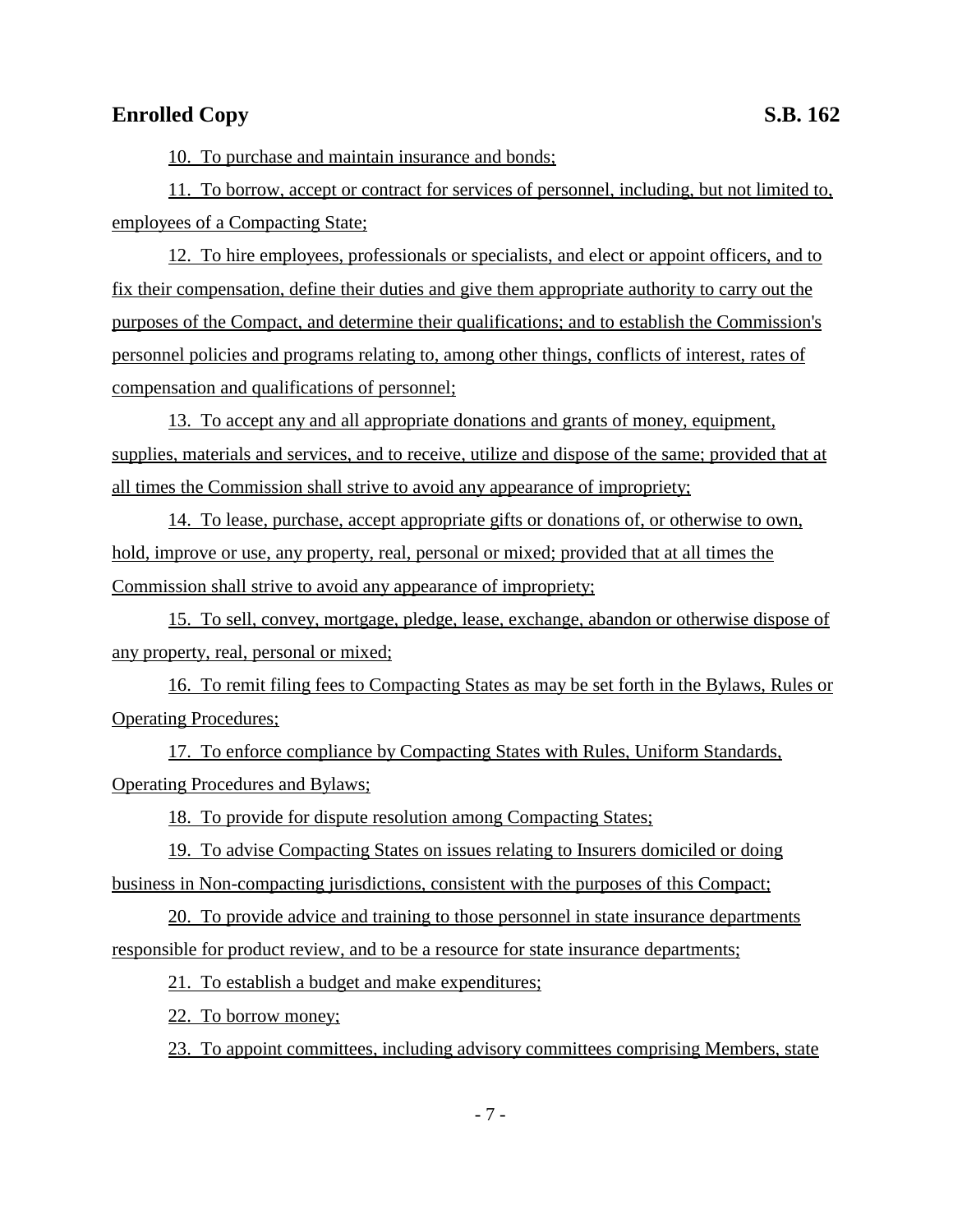insurance regulators, state legislators or their representatives, insurance industry and consumer representatives, and such other interested persons as may be designated in the Bylaws;

24. To provide and receive information from, and to cooperate with law enforcement agencies;

25. To adopt and use a corporate seal; and

26. To perform such other functions as may be necessary or appropriate to achieve the purposes of this Compact consistent with the state regulation of the business of insurance.

### ARTICLE V. ORGANIZATION OF THE COMMISSION

1. Membership, Voting and Bylaws

a. Each Compacting State shall have and be limited to one Member. Each Member shall be qualified to serve in that capacity pursuant to applicable law of the Compacting State. Any Member may be removed or suspended from office as provided by the law of the State from which he or she shall be appointed. Any vacancy occurring in the Commission shall be filled in accordance with the laws of the Compacting State wherein the vacancy exists. Nothing herein shall be construed to affect the manner in which a Compacting State determines the election or appointment and qualification of its own Commissioner.

b. Each Member shall be entitled to one vote and shall have an opportunity to participate in the governance of the Commission in accordance with the Bylaws. Notwithstanding any provision herein to the contrary, no action of the Commission with respect to the promulgation of a Uniform Standard shall be effective unless two-thirds (2/3) of the Members vote in favor thereof.

c. The Commission shall, by a majority of the Members, prescribe Bylaws to govern its conduct as may be necessary or appropriate to carry out the purposes, and exercise the powers, of the Compact, including, but not limited to:

i. establishing the fiscal year of the Commission;

ii. providing reasonable procedures for appointing and electing members, as well as holding meetings, of the Management Committee;

iii. providing reasonable standards and procedures: (i) for the establishment and meetings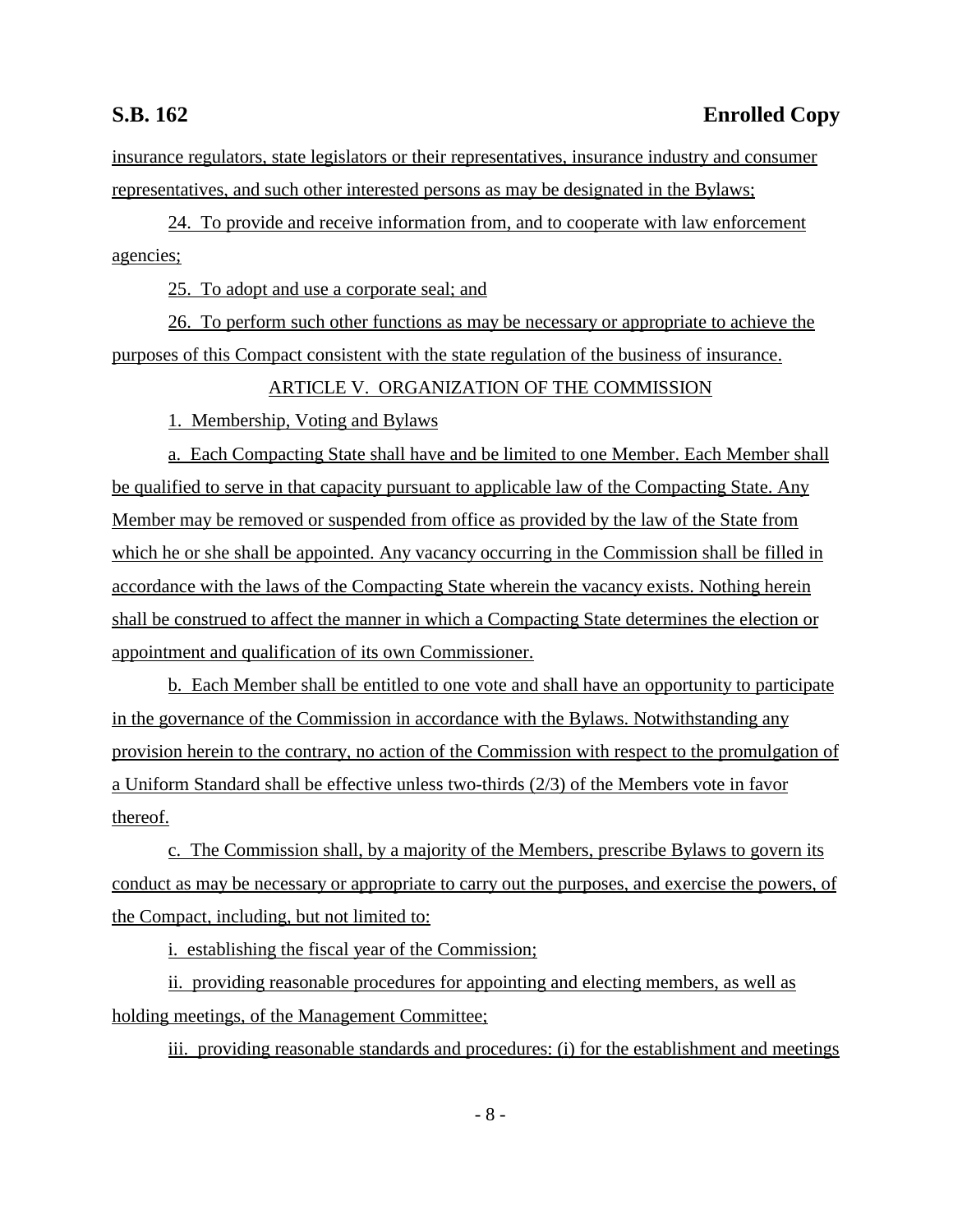of other committees, and (ii) governing any general or specific delegation of any authority or function of the Commission;

iv. providing reasonable procedures for calling and conducting meetings of the Commission that consists of a majority of Commission members, ensuring reasonable advance notice of each such meeting, and providing for the right of citizens to attend each such meeting with enumerated exceptions designed to protect the public's interest, the privacy of individuals, and insurers' proprietary information, including trade secrets. The Commission may meet in camera only after a majority of the entire membership votes to close a meeting en toto or in part. As soon as practicable, the Commission must make public (i) a copy of the vote to close the meeting revealing the vote of each Member with no proxy votes allowed, and (ii) votes taken during such meeting;

v. establishing the titles, duties and authority and reasonable procedures for the election of the officers of the Commission;

vi. providing reasonable standards and procedures for the establishment of the personnel policies and programs of the Commission. Notwithstanding any civil service or other similar laws of any Compacting State, the Bylaws shall exclusively govern the personnel policies and programs of the Commission;

vii. promulgating a code of ethics to address permissible and prohibited activities of commission members and employees; and

viii. providing a mechanism for winding up the operations of the Commission and the equitable disposition of any surplus funds that may exist after the termination of the Compact after the payment and/or reserving of all of its debts and obligations.

d. The Commission shall publish its bylaws in a convenient form and file a copy thereof and a copy of any amendment thereto, with the appropriate agency or officer in each of the Compacting States.

2. Management Committee, Officers and Personnel

a. A Management Committee comprising no more than fourteen (14) members shall be established as follows: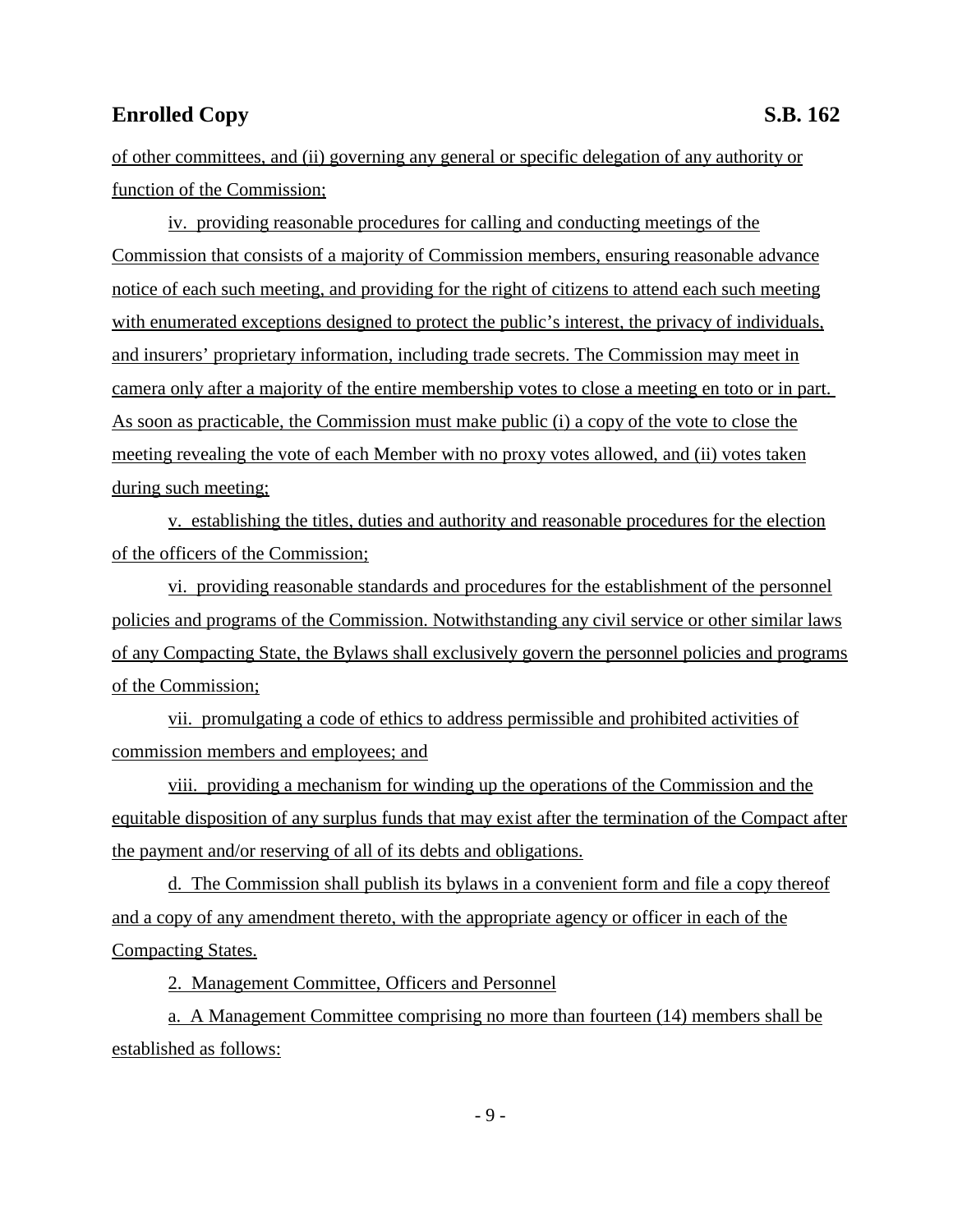(i) One (1) member from each of the six (6) Compacting States with the largest premium volume for individual and group annuities, life, disability income and long-term care insurance products, determined from the records of the NAIC for the prior year;

(ii) Four (4) members from those Compacting States with at least two percent (2%) of the market based on the premium volume described above, other than the six (6) Compacting States with the largest premium volume, selected on a rotating basis as provided in the Bylaws, and;

(iii) Four (4) members from those Compacting States with less than two percent (2%) of the market, based on the premium volume described above, with one (1) selected from each of the four (4) zone regions of the NAIC as provided in the Bylaws.

b. The Management Committee shall have such authority and duties as may be set forth in the Bylaws, including but not limited to:

i. managing the affairs of the Commission in a manner consistent with the Bylaws and purposes of the Commission;

ii. establishing and overseeing an organizational structure within, and appropriate procedures for, the Commission to provide for the creation of Uniform Standards and other Rules, receipt and review of product filings, administrative and technical support functions, review of decisions regarding the disapproval of a product filing, and the review of elections made by a Compacting State to opt out of a Uniform Standard; provided that a Uniform Standard shall not be submitted to the Compacting States for adoption unless approved by two-thirds (2/3) of the members of the Management Committee;

iii. overseeing the offices of the Commission; and

iv. planning, implementing, and coordinating communications and activities with other state, federal and local government organizations in order to advance the goals of the Commission.

c. The Commission shall elect annually officers from the Management Committee, with each having such authority and duties, as may be specified in the Bylaws.

d. The Management Committee may, subject to the approval of the Commission, appoint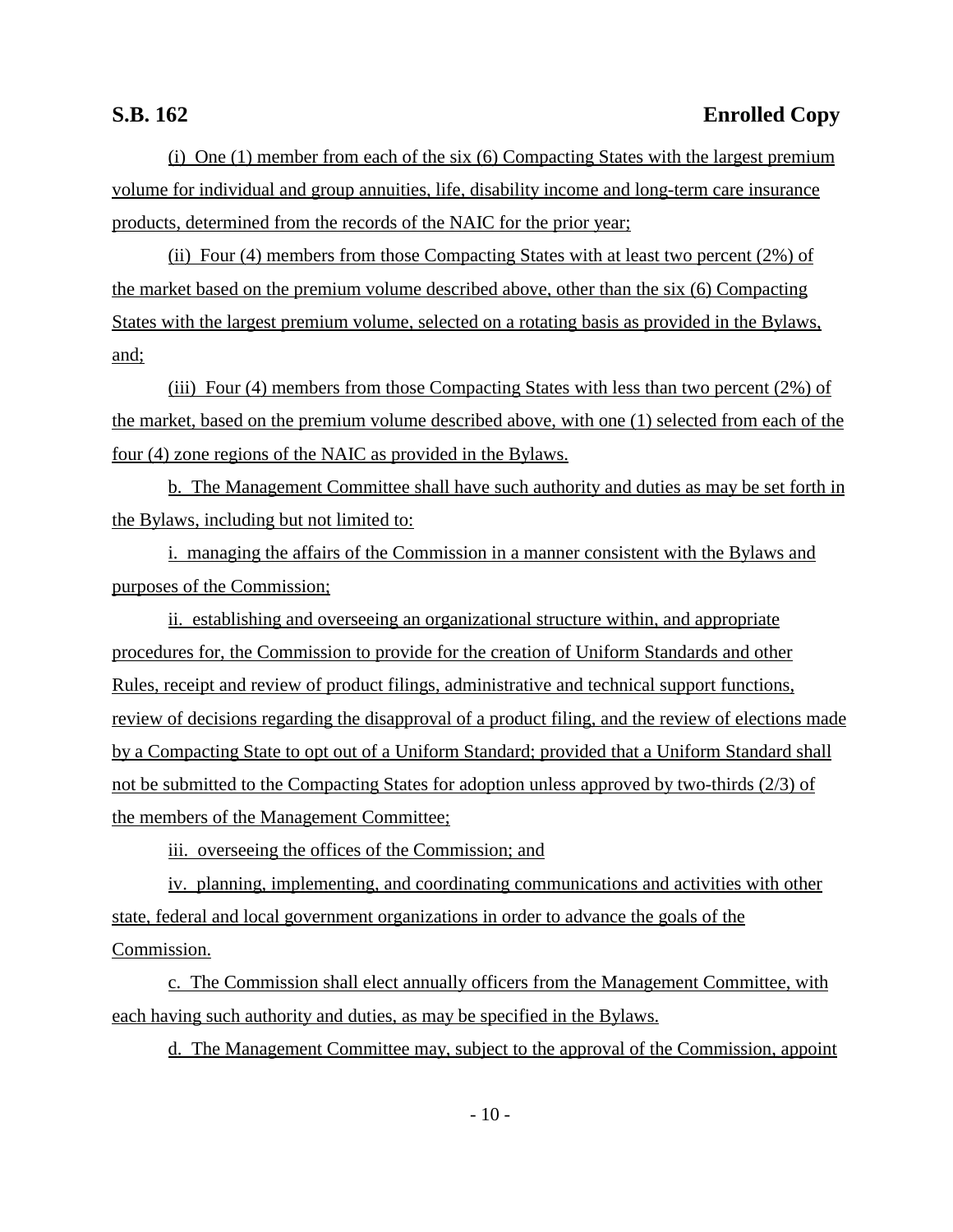or retain an executive director for such period, upon such terms and conditions and for such compensation as the Commission may deem appropriate. The executive director shall serve as secretary to the Commission, but shall not be a Member of the Commission. The executive director shall hire and supervise such other staff as may be authorized by the Commission.

3. Legislative and Advisory Committees

a. A legislative committee comprising state legislators or their designees shall be established to monitor the operations of, and make recommendations to, the Commission, including the Management Committee; provided that the manner of selection and term of any legislative committee member shall be as set forth in the Bylaws. Prior to the adoption by the Commission of any Uniform Standard, revision to the Bylaws, annual budget or other significant matter as may be provided in the Bylaws, the Management Committee shall consult with and report to the legislative committee.

b. The Commission shall establish two (2) advisory committees, one of which shall comprise consumer representatives independent of the insurance industry, and the other comprising insurance industry representatives.

c. The Commission may establish additional advisory committees as its Bylaws may provide for the carrying out of its functions.

4. Corporate Records of the Commission

The Commission shall maintain its corporate books and records in accordance with the Bylaws.

5. Qualified Immunity, Defense and Indemnification

a. The Members, officers, executive director, employees and representatives of the Commission shall be immune from suit and liability, either personally or in their official capacity, for any claim for damage to or loss of property or personal injury or other civil liability caused by or arising out of any actual or alleged act, error or omission that occurred, or that the person against whom the claim is made had a reasonable basis for believing occurred within the scope of Commission employment, duties or responsibilities; provided, that nothing in this paragraph shall be construed to protect any such person from suit and/or liability for any damage, loss, injury or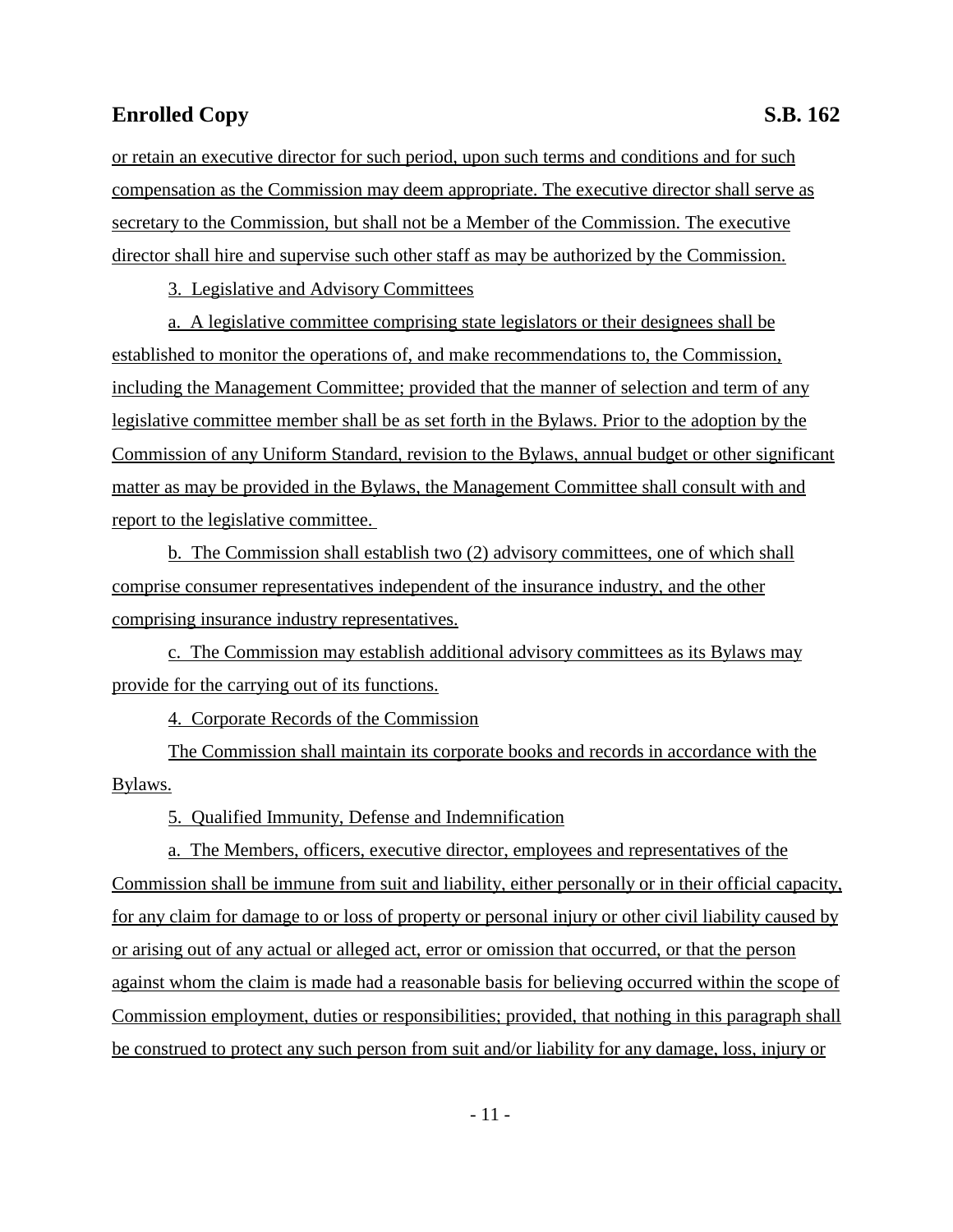liability caused by the intentional or willful and wanton misconduct of that person.

b. The Commission shall defend any Member, officer, executive director, employee or representative of the Commission in any civil action seeking to impose liability arising out of any actual or alleged act, error or omission that occurred within the scope of Commission employment, duties or responsibilities, or that the person against whom the claim is made had a reasonable basis for believing occurred within the scope of Commission employment, duties or responsibilities; provided, that nothing herein shall be construed to prohibit that person from retaining his or her own counsel; and provided further, that the actual or alleged act, error or omission did not result from that person's intentional or willful and wanton misconduct.

c. The Commission shall indemnify and hold harmless any Member, officer, executive director, employee or representative of the Commission for the amount of any settlement or judgment obtained against that person arising out of any actual or alleged act, error or omission that occurred within the scope of Commission employment, duties or responsibilities, or that such person had a reasonable basis for believing occurred within the scope of Commission employment, duties or responsibilities, provided, that the actual or alleged act, error or omission did not result from the intentional or willful and wanton misconduct of that person.

### ARTICLE VI. MEETINGS AND ACTS OF THE COMMISSION

1. The Commission shall meet and take such actions as are consistent with the provisions of this Compact and the Bylaws.

2. Each Member of the Commission shall have the right and power to cast a vote to which that Compacting State is entitled and to participate in the business and affairs of the Commission. A Member shall vote in person or by such other means as provided in the Bylaws. The Bylaws may provide for Members' participation in meetings by telephone or other means of communication.

3. The Commission shall meet at least once during each calendar year. Additional meetings shall be held as set forth in the Bylaws.

# ARTICLE VII. RULES & OPERATING PROCEDURES: RULEMAKING FUNCTIONS OF THE COMMISSION AND OPTING OUT OF UNIFORM STANDARDS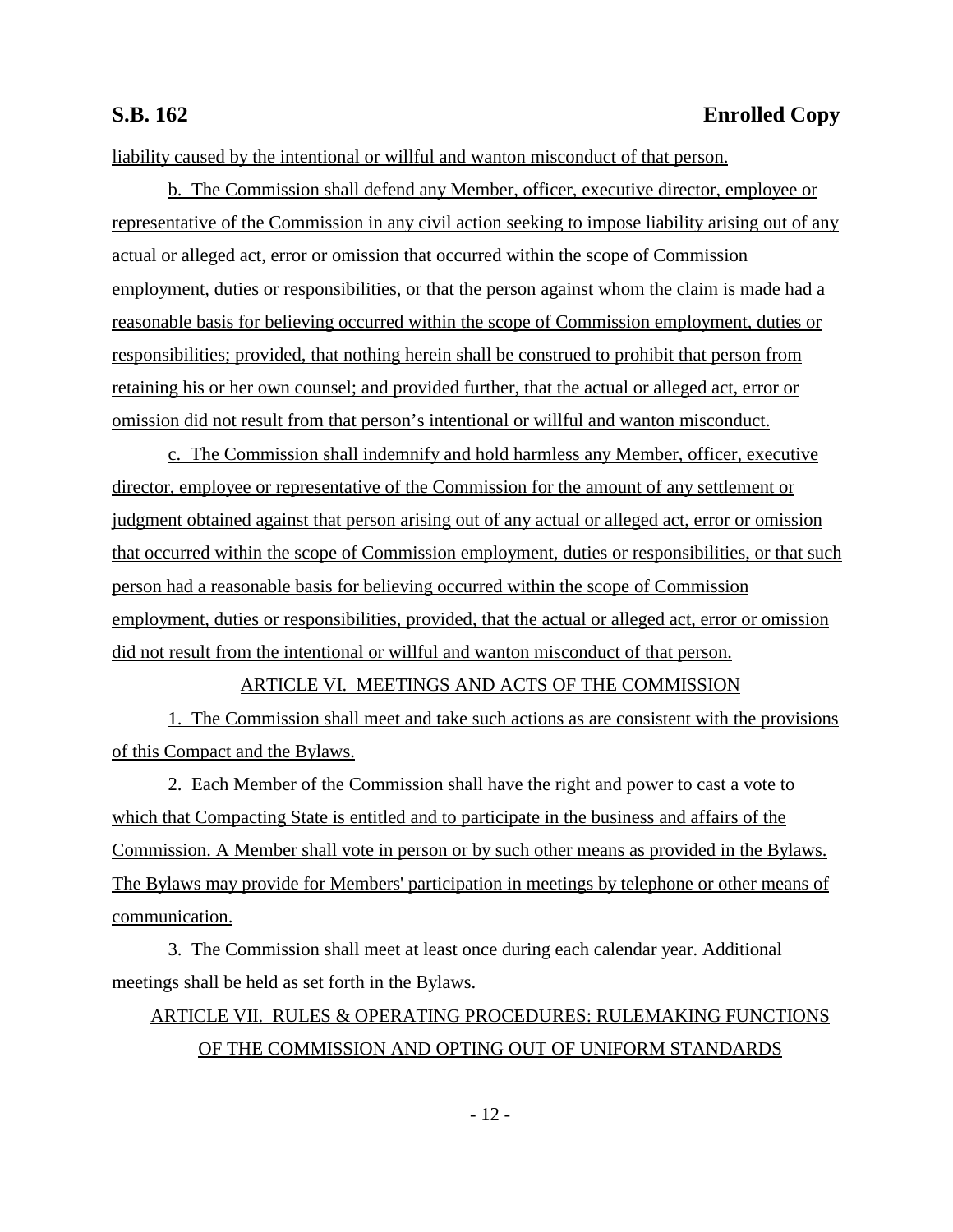1. Rulemaking Authority. The Commission shall promulgate reasonable Rules, including Uniform Standards, and Operating Procedures in order to effectively and efficiently achieve the purposes of this Compact. Notwithstanding the foregoing, in the event the Commission exercises its rulemaking authority in a manner that is beyond the scope of the purposes of this Act, or the powers granted hereunder, then such an action by the Commission shall be invalid and have no force and effect.

2. Rulemaking Procedure. Rules and Operating Procedures shall be made pursuant to a rulemaking process that conforms to the Model State Administrative Procedure Act of 1981 as amended, as may be appropriate to the operations of the Commission. Before the Commission adopts a Uniform Standard, the Commission shall give written notice to the relevant state legislative committee(s) in each Compacting State responsible for insurance issues of its intention to adopt the Uniform Standard. The Commission in adopting a Uniform Standard shall consider fully all submitted materials and issue a concise explanation of its decision.

3. Effective Date and Opt Out of a Uniform Standard. A Uniform Standard shall become effective ninety (90) days after its promulgation by the Commission or such later date as the Commission may determine; provided, however, that a Compacting State may opt out of a Uniform Standard as provided in this Article. "Opt out" shall be defined as any action by a Compacting State to decline to adopt or participate in a promulgated Uniform Standard. All other Rules and Operating Procedures, and amendments thereto, shall become effective as of the date specified in each Rule, Operating Procedure or amendment.

4. Opt Out Procedure. A Compacting State may opt out of a Uniform Standard, either by legislation or regulation duly promulgated by the Insurance Department under the Compacting State's Administrative Procedure Act. If a Compacting State elects to opt out of a Uniform Standard by regulation, it must (a) give written notice to the Commission no later than ten (10) business days after the Uniform Standard is promulgated, or at the time the State becomes a Compacting State and (b) find that the Uniform Standard does not provide reasonable protections to the citizens of the State, given the conditions in the State. The Commissioner shall make specific findings of fact and conclusions of law, based on a preponderance of the evidence,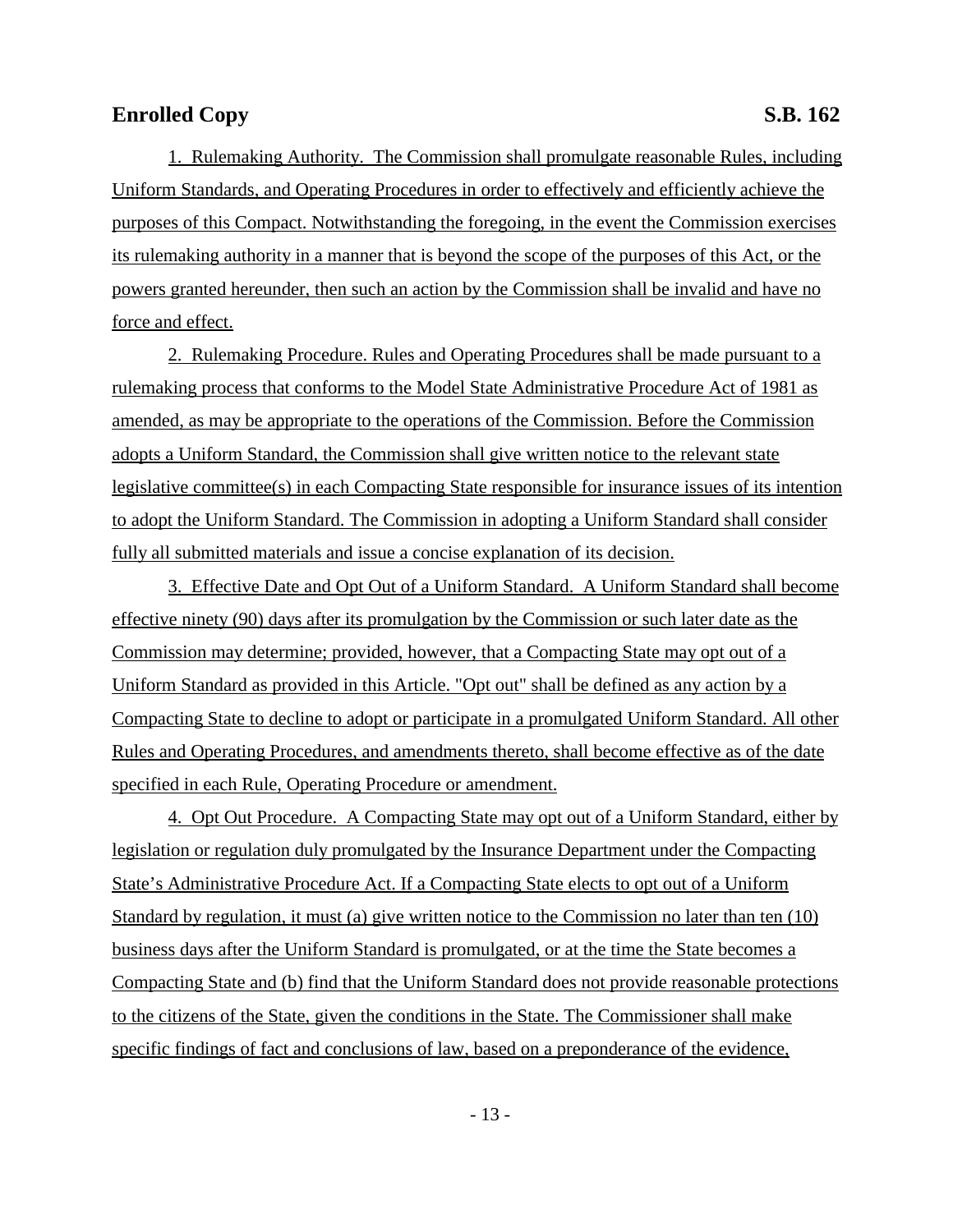# **S.B. 162 Enrolled Copy**

detailing the conditions in the State which warrant a departure from the Uniform Standard and determining that the Uniform Standard would not reasonably protect the citizens of the State. The Commissioner must consider and balance the following factors and find that the conditions in the State and needs of the citizens of the State outweigh: (i) the intent of the legislature to participate in, and the benefits of, an interstate agreement to establish national uniform consumer protections for the Products subject to this Act; and (ii) the presumption that a Uniform Standard adopted by the Commission provides reasonable protections to consumers of the relevant Product.

Notwithstanding the foregoing, a Compacting State may, at the time of its enactment of this Compact, prospectively opt out of all Uniform Standards involving long-term care insurance products by expressly providing for such opt out in the enacted Compact, and such an opt out shall not be treated as a material variance in the offer or acceptance of any State to participate in this Compact. Such an opt out shall be effective at the time of enactment of this Compact by the Compacting State and shall apply to all existing Uniform Standards involving long-term care insurance products and those subsequently promulgated.

5. Effect of Opt Out. If a Compacting State elects to opt out of a Uniform Standard, the Uniform Standard shall remain applicable in the Compacting State electing to opt out until such time the opt out legislation is enacted into law or the regulation opting out becomes effective.

Once the opt out of a Uniform Standard by a Compacting State becomes effective as provided under the laws of that State, the Uniform Standard shall have no further force and effect in that State unless and until the legislation or regulation implementing the opt out is repealed or otherwise becomes ineffective under the laws of the State. If a Compacting State opts out of a Uniform Standard after the Uniform Standard has been made effective in that State, the opt out shall have the same prospective effect as provided under Article XIV for withdrawals.

6. Stay of Uniform Standard. If a Compacting State has formally initiated the process of opting out of a Uniform Standard by regulation, and while the regulatory opt out is pending, the Compacting State may petition the Commission, at least fifteen (15) days before the effective date of the Uniform Standard, to stay the effectiveness of the Uniform Standard in that State. The Commission may grant a stay if it determines the regulatory opt out is being pursued in a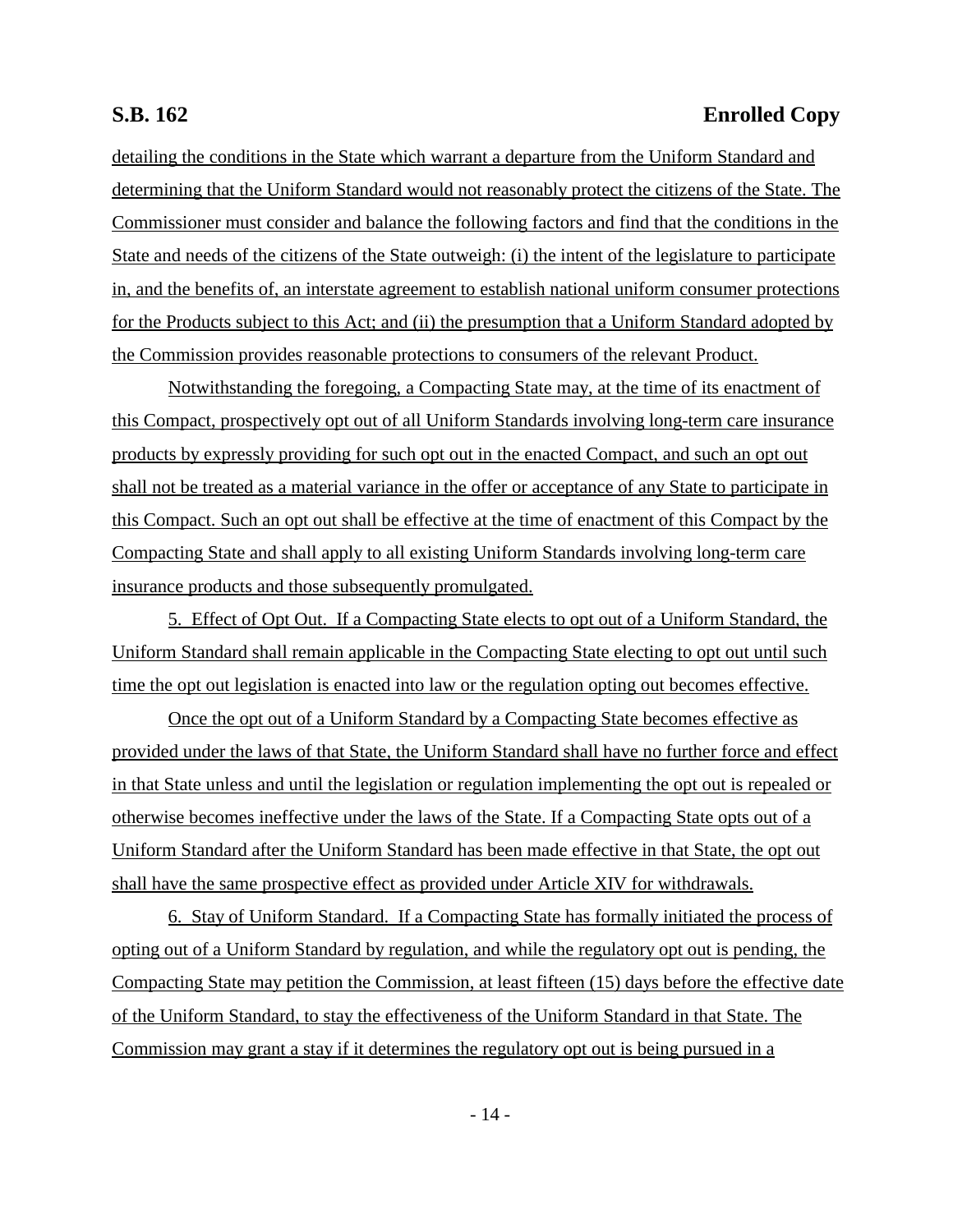reasonable manner and there is a likelihood of success. If a stay is granted or extended by the Commission, the stay or extension thereof may postpone the effective date by up to ninety (90) days, unless affirmatively extended by the Commission; provided, a stay may not be permitted to remain in effect for more than one (1) year unless the Compacting State can show extraordinary circumstances which warrant a continuance of the stay, including, but not limited to, the existence of a legal challenge which prevents the Compacting State from opting out. A stay may be terminated by the Commission upon notice that the rulemaking process has been terminated.

7. Not later than thirty (30) days after a Rule or Operating Procedure is promulgated, any person may file a petition for judicial review of the Rule or Operating Procedure; provided, that the filing of such a petition shall not stay or otherwise prevent the Rule or Operating Procedure from becoming effective unless the court finds that the petitioner has a substantial likelihood of success. The court shall give deference to the actions of the Commission consistent with applicable law and shall not find the Rule or Operating Procedure to be unlawful if the Rule or Operating Procedure represents a reasonable exercise of the Commission's authority.

ARTICLE VIII. COMMISSION RECORDS AND ENFORCEMENT

1. The Commission shall promulgate Rules establishing conditions and procedures for public inspection and copying of its information and official records, except such information and records involving the privacy of individuals and insurers' trade secrets. The Commission may promulgate additional Rules under which it may make available to federal and state agencies, including law enforcement agencies, records and information otherwise exempt from disclosure, and may enter into agreements with such agencies to receive or exchange information or records subject to nondisclosure and confidentiality provisions.

2. Except as to privileged records, data and information, the laws of any Compacting State pertaining to confidentiality or nondisclosure shall not relieve any Compacting State Commissioner of the duty to disclose any relevant records, data or information to the Commission; provided, that disclosure to the Commission shall not be deemed to waive or otherwise affect any confidentiality requirement; and further provided, that, except as otherwise expressly provided in this Act, the Commission shall not be subject to the Compacting State's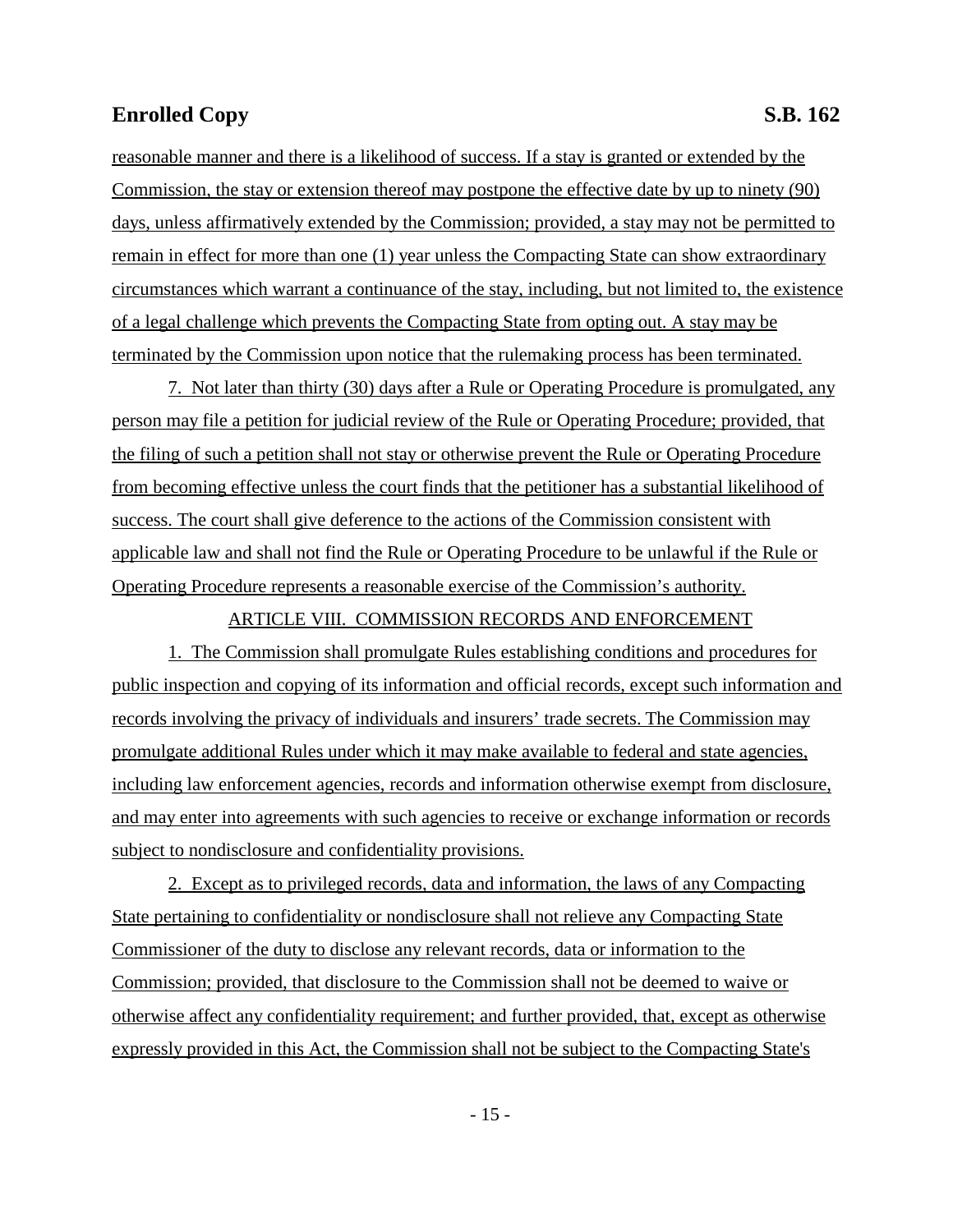# **S.B. 162 Enrolled Copy**

laws pertaining to confidentiality and nondisclosure with respect to records, data and information in its possession. Confidential information of the Commission shall remain confidential after such information is provided to any Commissioner.

3. The Commission shall monitor Compacting States for compliance with duly adopted Bylaws, Rules, including Uniform Standards, and Operating Procedures. The Commission shall notify any non-complying Compacting State in writing of its noncompliance with Commission Bylaws, Rules or Operating Procedures. If a non-complying Compacting State fails to remedy its noncompliance within the time specified in the notice of noncompliance, the Compacting State shall be deemed to be in default as set forth in Article XIV.

4. The Commissioner of any State in which an Insurer is authorized to do business, or is conducting the business of insurance, shall continue to exercise his or her authority to oversee the market regulation of the activities of the Insurer in accordance with the provisions of the State's law. The Commissioner's enforcement of compliance with the Compact is governed by the following provisions:

a. With respect to the Commissioner's market regulation of a Product or Advertisement that is approved or certified to the Commission, the content of the Product or Advertisement shall not constitute a violation of the provisions, standards or requirements of the Compact except upon a final order of the Commission, issued at the request of a Commissioner after prior notice to the Insurer and an opportunity for hearing before the Commission.

b. Before a Commissioner may bring an action for violation of any provision, standard or requirement of the Compact relating to the content of an Advertisement not approved or certified to the Commission, the Commission, or an authorized Commission officer or employee, must authorize the action. However, authorization pursuant to this Paragraph does not require notice to the Insurer, opportunity for hearing or disclosure of requests for authorization or records of the Commission's action on such requests.

#### ARTICLE IX. DISPUTE RESOLUTION

The Commission shall attempt, upon the request of a Member, to resolve any disputes or other issues that are subject to this Compact and which may arise between two or more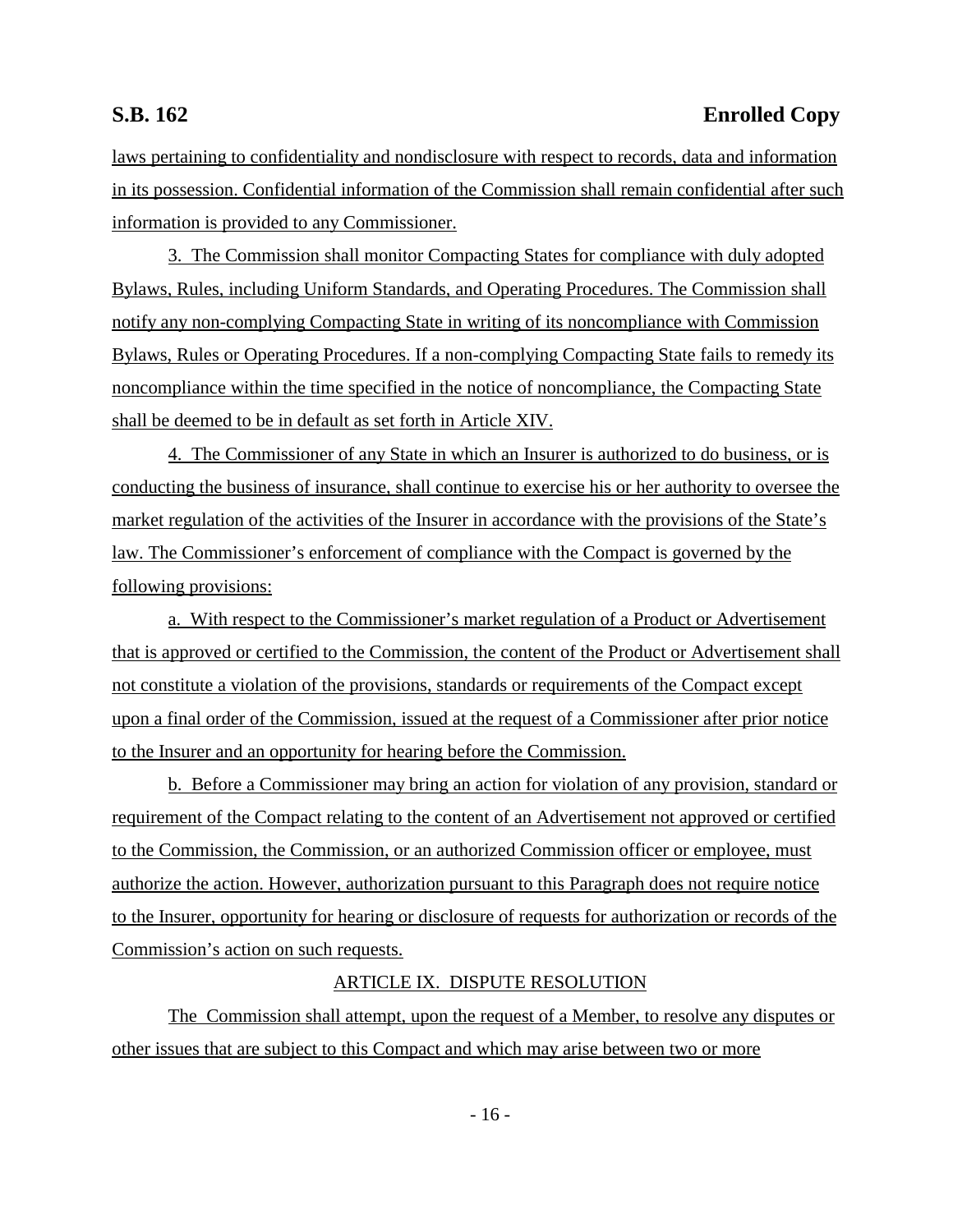Compacting States, or between Compacting States and Non-compacting States, and the Commission shall promulgate an Operating Procedure providing for resolution of such disputes. ARTICLE X. PRODUCT FILING AND APPROVAL

1. Insurers and Third-Party Filers seeking to have a Product approved by the Commission shall file the Product with, and pay applicable filing fees to, the Commission. Nothing in this Act shall be construed to restrict or otherwise prevent an insurer from filing its Product with the insurance department in any State wherein the insurer is licensed to conduct the business of insurance, and such filing shall be subject to the laws of the States where filed.

2. The Commission shall establish appropriate filing and review processes and procedures pursuant to Commission Rules and Operating Procedures. Notwithstanding any provision herein to the contrary, the Commission shall promulgate Rules to establish conditions and procedures under which the Commission will provide public access to Product filing information. In establishing such Rules, the Commission shall consider the interests of the public in having access to such information, as well as protection of personal medical and financial information and trade secrets, that may be contained in a Product filing or supporting information.

3. Any Product approved by the Commission may be sold or otherwise issued in those Compacting States for which the Insurer is legally authorized to do business.

#### ARTICLE XI. REVIEW OF COMMISSION DECISIONS REGARDING FILINGS

1. Not later than thirty (30) days after the Commission has given notice of a disapproved Product or Advertisement filed with the Commission, the Insurer or Third-Party Filer whose filing was disapproved may appeal the determination to a review panel appointed by the Commission. The Commission shall promulgate Rules to establish procedures for appointing such review panels and provide for notice and hearing. An allegation that the Commission, in disapproving a Product or Advertisement filed with the Commission, acted arbitrarily, capriciously, or in a manner that is an abuse of discretion or otherwise not in accordance with the law, is subject to judicial review in accordance with Article III, Section 4.

2. The Commission shall have authority to monitor, review and reconsider Products and Advertisement subsequent to their filing or approval upon a finding that the product does not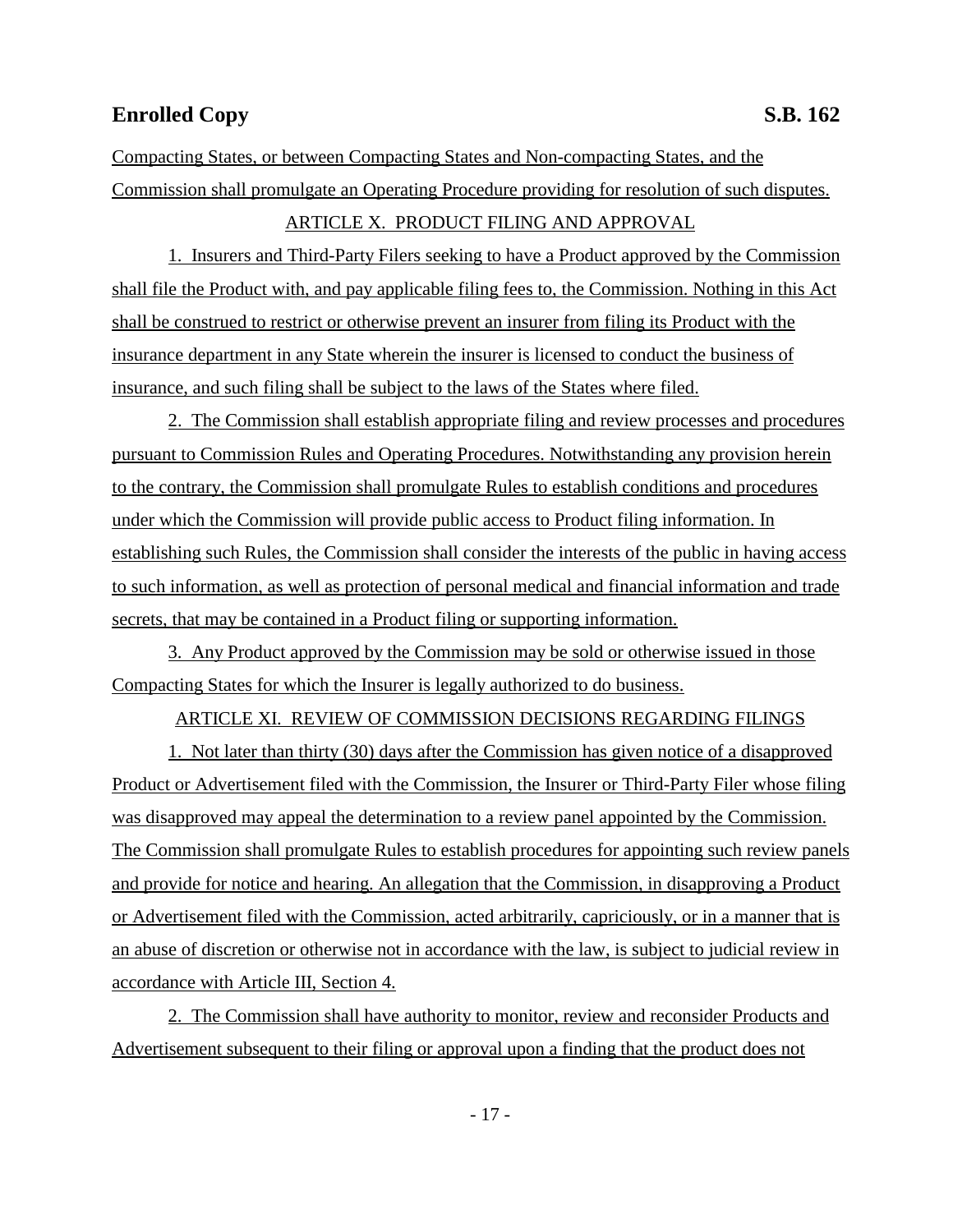meet the relevant Uniform Standard. Where appropriate, the Commission may withdraw or modify its approval after proper notice and hearing, subject to the appeal process in Section 1 above.

### ARTICLE XII. FINANCE

1. The Commission shall pay or provide for the payment of the reasonable expenses of its establishment and organization. To fund the cost of its initial operations, the Commission may accept contributions and other forms of funding from the National Association of Insurance Commissioners, Compacting States and other sources. Contributions and other forms of funding from other sources shall be of such a nature that the independence of the Commission concerning the performance of its duties shall not be compromised.

2. The Commission shall collect a filing fee from each Insurer and Third-Party Filer filing a product with the Commission to cover the cost of the operations and activities of the Commission and its staff in a total amount sufficient to cover the Commission's annual budget.

3. The Commission's budget for a fiscal year shall not be approved until it has been subject to notice and comment as set forth in Article VII of this Compact.

4. The Commission shall be exempt from all taxation in and by the Compacting States.

5. The Commission shall not pledge the credit of any Compacting State, except by and with the appropriate legal authority of that Compacting State.

6. The Commission shall keep complete and accurate accounts of all its internal receipts, including grants and donations, and disbursements of all funds under its control. The internal financial accounts of the Commission shall be subject to the accounting procedures established under its Bylaws. The financial accounts and reports including the system of internal controls and procedures of the Commission shall be audited annually by an independent certified public accountant. Upon the determination of the Commission, but no less frequently than every three (3) years, the review of the independent auditor shall include a management and performance audit of the Commission. The Commission shall make an Annual Report to the Governor and legislature of the Compacting States, which shall include a report of the independent audit. The Commission's internal accounts shall not be confidential and such materials may be shared with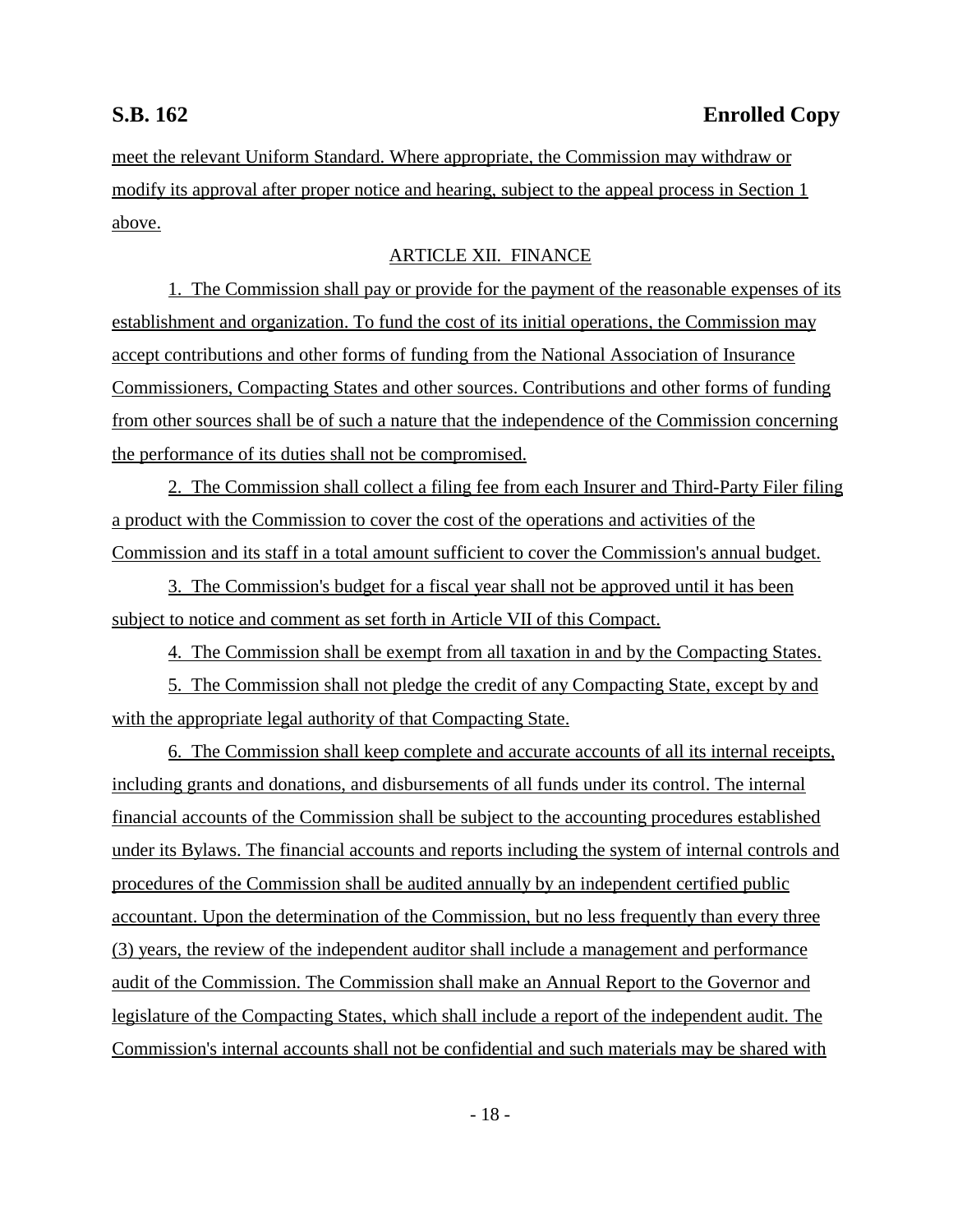the Commissioner of any Compacting State upon request, provided, however, that any work papers related to any internal or independent audit and any information regarding the privacy of individuals and insurers' proprietary information, including trade secrets, shall remain confidential.

7. No Compacting State shall have any claim to or ownership of any property held by or vested in the Commission or to any Commission funds held pursuant to the provisions of this Compact.

ARTICLE XIII. COMPACTING STATES, EFFECTIVE DATE AND AMENDMENT

1. Any State is eligible to become a Compacting State.

2. The Compact shall become effective and binding upon legislative enactment of the Compact into law by two Compacting States; provided, the Commission shall become effective for purposes of adopting Uniform Standards for, reviewing, and giving approval or disapproval of, Products filed with the Commission that satisfy applicable Uniform Standards only after twenty-six (26) States are Compacting States or, alternatively, by States representing greater than forty percent (40%) of the premium volume for life insurance, annuity, disability income and long-term care insurance products, based on records of the NAIC for the prior year. Thereafter, it shall become effective and binding as to any other Compacting State upon enactment of the Compact into law by that State.

3. Amendments to the Compact may be proposed by the Commission for enactment by the Compacting States. No amendment shall become effective and binding upon the Commission and the Compacting States unless and until all Compacting States enact the amendment into law.

ARTICLE XIV. WITHDRAWAL, DEFAULT AND TERMINATION

1. Withdrawal

a. Once effective, the Compact shall continue in force and remain binding upon each and every Compacting State; provided, that a Compacting State may withdraw from the Compact ("Withdrawing State") by enacting a statute specifically repealing the statute which enacted the Compact into law.

b. The effective date of withdrawal is the effective date of the repealing statute. However, the withdrawal shall not apply to any product filings approved or self-certified, or any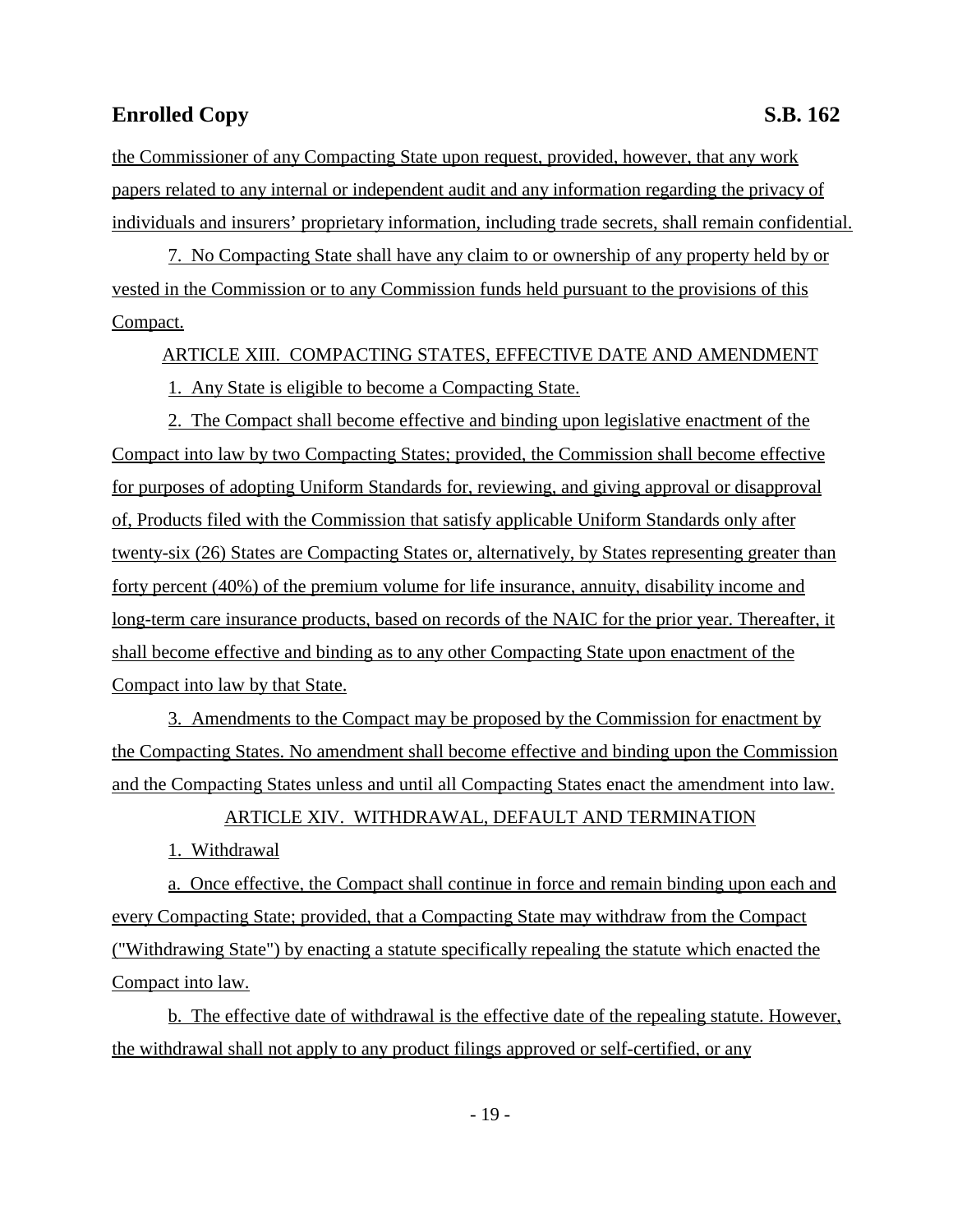Advertisement of such products, on the date the repealing statute becomes effective, except by mutual agreement of the Commission and the Withdrawing State unless the approval is rescinded by the Withdrawing State as provided in Paragraph e of this section.

c. The Commissioner of the Withdrawing State shall immediately notify the Management Committee in writing upon the introduction of legislation repealing this Compact in the Withdrawing State.

d. The Commission shall notify the other Compacting States of the introduction of such legislation within ten (10) days after its receipt of notice thereof.

e. The Withdrawing State is responsible for all obligations, duties and liabilities incurred through the effective date of withdrawal, including any obligations, the performance of which extend beyond the effective date of withdrawal, except to the extent those obligations may have been released or relinquished by mutual agreement of the Commission and the Withdrawing State. The Commission's approval of Products and Advertisement prior to the effective date of withdrawal shall continue to be effective and be given full force and effect in the Withdrawing State, unless formally rescinded by the Withdrawing State in the same manner as provided by the laws of the Withdrawing State for the prospective disapproval of products or advertisement previously approved under state law.

f. Reinstatement following withdrawal of any Compacting State shall occur upon the effective date of the Withdrawing State reenacting the Compact.

2. Default

a. If the Commission determines that any Compacting State has at any time defaulted ("Defaulting State") in the performance of any of its obligations or responsibilities under this Compact, the Bylaws or duly promulgated Rules or Operating Procedures, then, after notice and hearing as set forth in the Bylaws, all rights, privileges and benefits conferred by this Compact on the Defaulting State shall be suspended from the effective date of default as fixed by the Commission. The grounds for default include, but are not limited to, failure of a Compacting State to perform its obligations or responsibilities, and any other grounds designated in Commission Rules. The Commission shall immediately notify the Defaulting State in writing of the Defaulting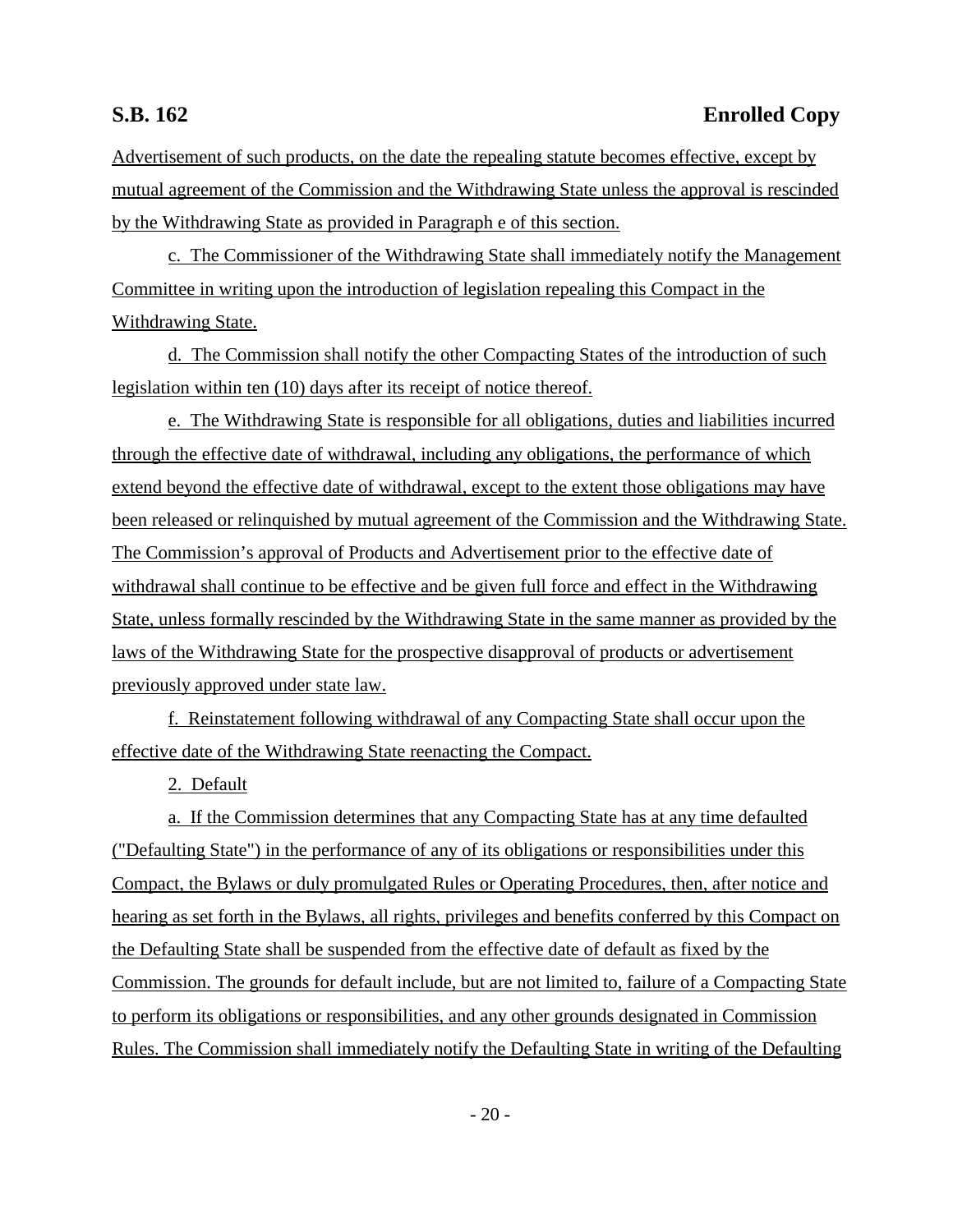State's suspension pending a cure of the default. The Commission shall stipulate the conditions and the time period within which the Defaulting State must cure its default. If the Defaulting State fails to cure the default within the time period specified by the Commission, the Defaulting State shall be terminated from the Compact and all rights, privileges and benefits conferred by this Compact shall be terminated from the effective date of termination.

b. Product approvals by the Commission or product self-certifications, or any Advertisement in connection with such product, that are in force on the effective date of termination shall remain in force in the Defaulting State in the same manner as if the Defaulting State had withdrawn voluntarily pursuant to Section 1 of this article.

c. Reinstatement following termination of any Compacting State requires a reenactment of the Compact.

3. Dissolution of Compact

a. The Compact dissolves effective upon the date of the withdrawal or default of the Compacting State which reduces membership in the Compact to one Compacting State.

b. Upon the dissolution of this Compact, the Compact becomes null and void and shall be of no further force or effect, and the business and affairs of the Commission shall be wound up and any surplus funds shall be distributed in accordance with the Bylaws.

### ARTICLE XV. SEVERABILITY AND CONSTRUCTION

1. The provisions of this Compact shall be severable; and if any phrase, clause, sentence or provision is deemed unenforceable, the remaining provisions of the Compact shall be enforceable.

2. The provisions of this Compact shall be liberally construed to effectuate its purposes.

ARTICLE XVI. BINDING EFFECT OF COMPACT AND OTHER LAWS

1. Other Laws

a. Nothing herein prevents the enforcement of any other law of a Compacting State, except as provided in Paragraph b of this section.

b. For any Product approved or certified to the Commission, the Rules, Uniform Standards and any other requirements of the Commission shall constitute the exclusive provisions